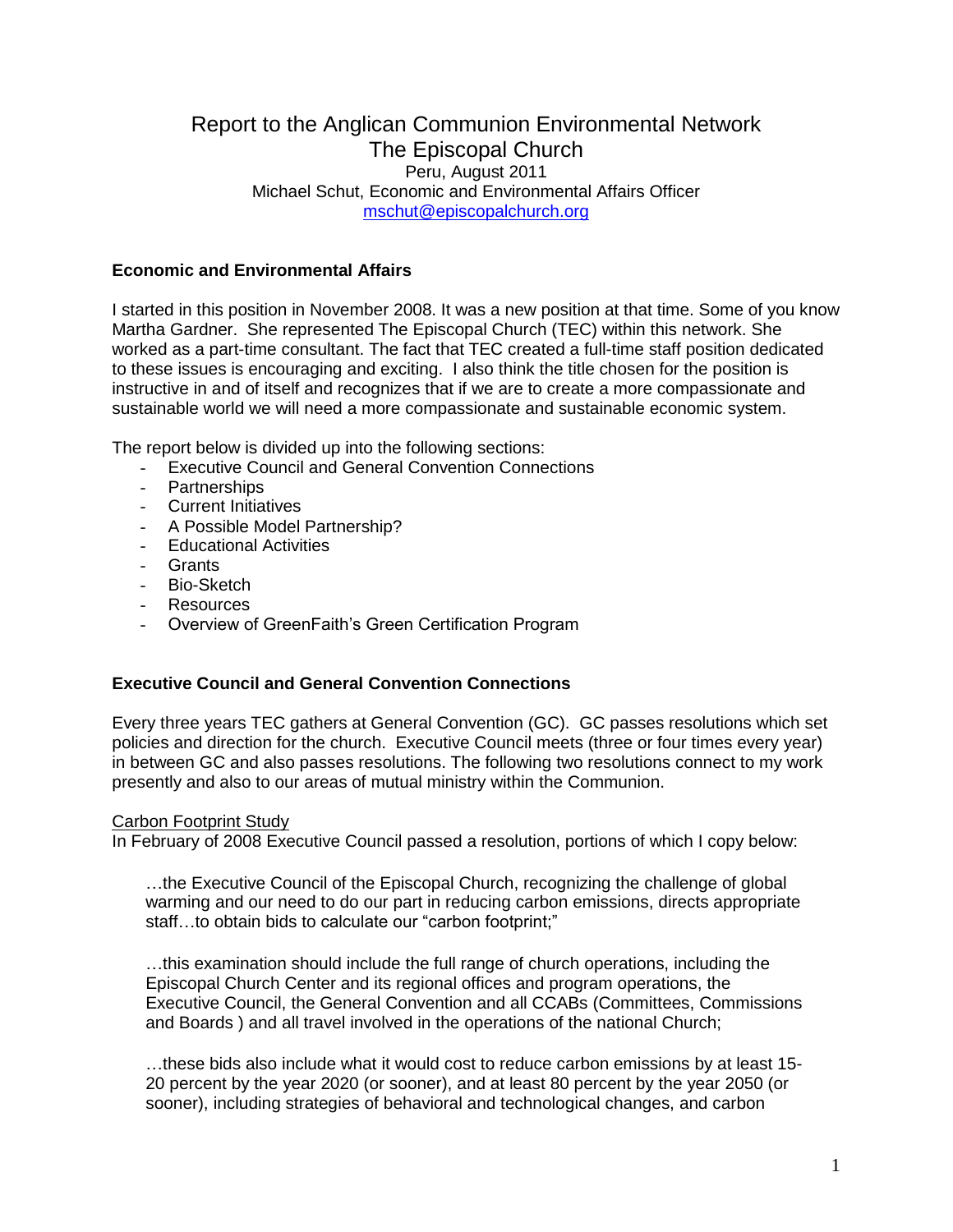offsets, as well as a clear understanding of the short term costs/savings and long term costs/savings.

TEC worked with Cascadia Consulting to establish our footprint. So, we now have a measurement: 3,400 mtCO2e (metric tons of carbon dioxide equivalent), the amount emitted by 650 cars on the road for one year (in the US) or from the electricity used by over (American) 400 homes in a year.

56% of our emissions come from air travel; the next largest contribution, 33%, comes from energy usage in our buildings, primarily electricity in the Episcopal Church Center headquarters in New York City. Church management recently decided to purchase 100% of that building's electricity from energy supplier Green Mountain Energy which supplies electricity from renewable sources such as solar, wind and geothermal.

This is a significant and positive step for the church. Hopefully, steps to address/reduce air travel, and developing guidelines for doing so, will be seriously considered as well.

The church's carbon footprint will be measured every three years.

## Genesis Covenant

The Genesis Covenant was "memorialized" at our 2009 General Convention. Some of you may have heard of this covenant, initially proposed by Bishop Stephen Charleston. Most simply stated, the covenant commits those who adopt it to "reduce the greenhouse gas emissions from every facility [they] maintain by 50 percent in 10 years."

The commitment applies to places of worship, offices, schools, camps, retreat centers and other facilities. Of course, the passage of the Genesis Covenant can not mandate that all Episcopal facilities commit to the covenant. It does signify that TEC recognizes the reality of climate change and supports strong action to mitigate those emissions for which its facilities are responsible.

Two dioceses have been particularly active in their efforts to implement the Genesis Covenant: the Diocese of Chicago and the Diocese of Olympia (western Washington State). For example, Chicago has asked each of its parishes to conduct an energy audit and benchmark/measure their energy use. Both dioceses have decided to use the Environmental Protection Agency's Energy Star Portfolio Manager tool to measure and track energy use. And both dioceses are sponsoring workshops to train parishes in the use of that tool.

By the end of 2011 a downloadable "Getting Started on the Genesis Covenant" resource will be available on the Episcopal Church's website.

### Other Resolutions

The following links provide summaries of other eco-justice resolutions (you can search by topic, such as "environment" or "economic justice") passed by either General Convention or Executive Council over the years:

<http://www.episcopalarchives.org/e-archives/acts/> [http://www.episcopalarchives.org/e-archives/executive\\_council/](http://www.episcopalarchives.org/e-archives/executive_council/)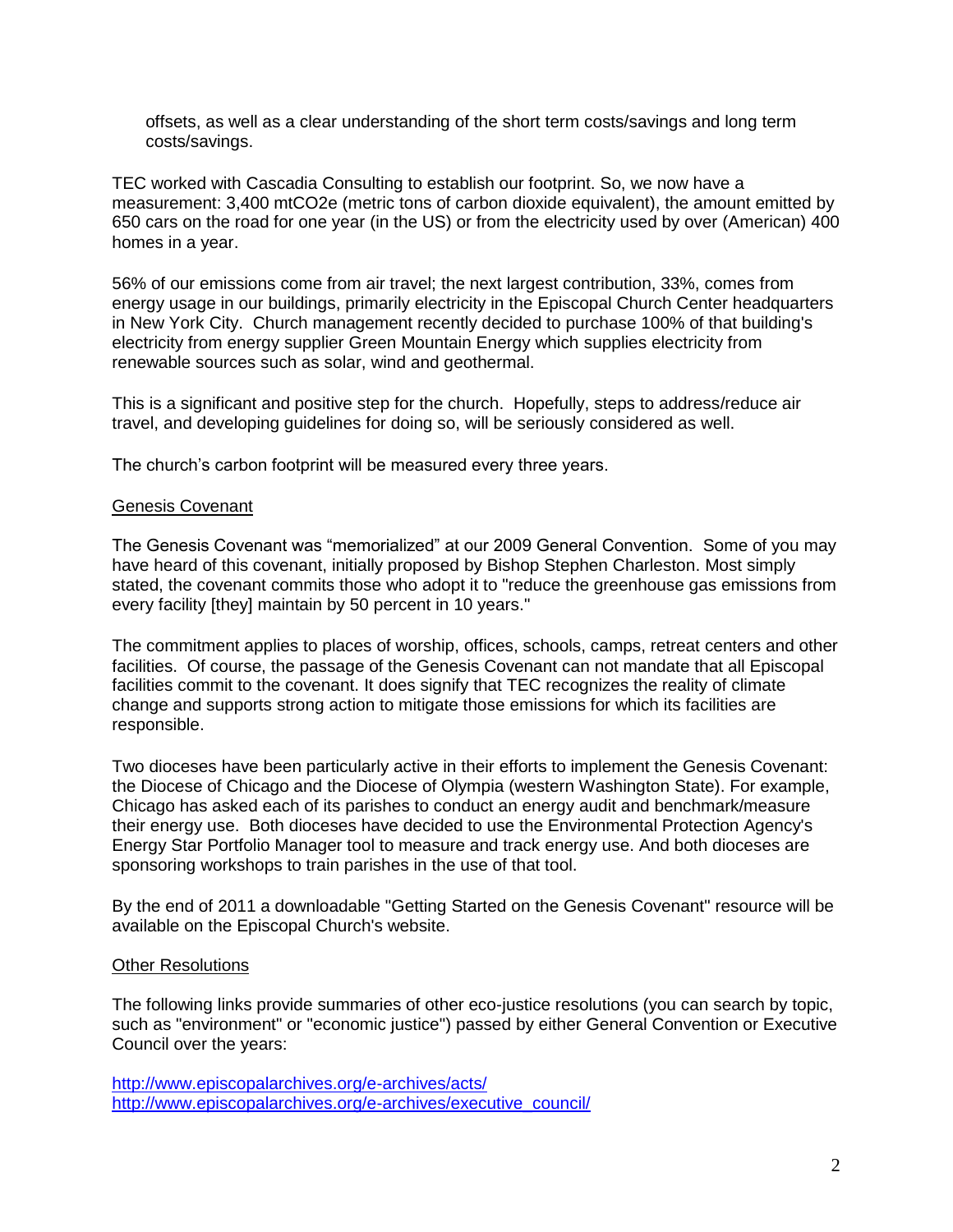# **Partnerships**

## **GreenFaith**

GreenFaith, an NGO located in New Jersey, features a strong two-year, holistic "Green Certification Program" for congregations. TEC recently (launched in October 2010) partnered with them and is providing tuition subsidies for Episcopal congregations participating in the program. So far eight congregations and one camp and conference center have applied, been accepted and started the process. Please see the end of this document for a one-page overview of the program. See [www.GreenFaith.org](http://www.greenfaith.org/)

## EcoPalms

While not officially "Fair Trade Certified", EcoPalms are harvested sustainably. In addition, participating communities are paid a premium price for these palms. TEC helps promote this opportunity; last year about 110 Episcopal congregations purchased EcoPalms for Palm Sunday. See [www.EcoPalms.org](http://www.ecopalms.org/)

### NCC Eco-Justice Office

The National Council of Churches' Eco-Justice Office is one with whom we interact closely. Members of a number of mainline Protestant denominations as well as the Orthodox Church are actively involved in the Eco-Justice Working Group which significantly guides the work of the eco-justice office itself. I'm a member of the working group as is DeWayne Davis who works in TEC's Office of Government Relations in Washington, DC.

The office itself engages in a good deal of advocacy in Washington, DC -- particularly on energy, climate change, and environmental health and justice issues. They also produce an Earth Day Sunday resource with sermon helps, educational resources, prayers and hymns - which many denominations then use within their own circles. They have also produced a number of good resources over the years. Check it out at [www.nccecojustice.org](http://www.nccecojustice.org/)

## Earth Ministry

Earth Ministry [\(www.EarthMinistry.org\)](http://www.earthministry.org/) is another leading NGO working in the faith-based creation care field. In the "Eco-Justice Immersion Experience" for young adults described below, EM will be providing the advocacy training and linking us to green teams and their parish-based work throughout the diocese.

## **Current Initiatives**

### Eco-Justice Immersion Experience for Young Adults

20 young adults (aged 18-30) from across TEC will be gathering in Seattle at the end of August for a six-day eco-justice immersion experience. The event is sponsored by my office and the office for young adult ministry. We are very excited about this time together which will provide:

- Advocacy training
- Education (emphasizing eco-theology and sustainable economics)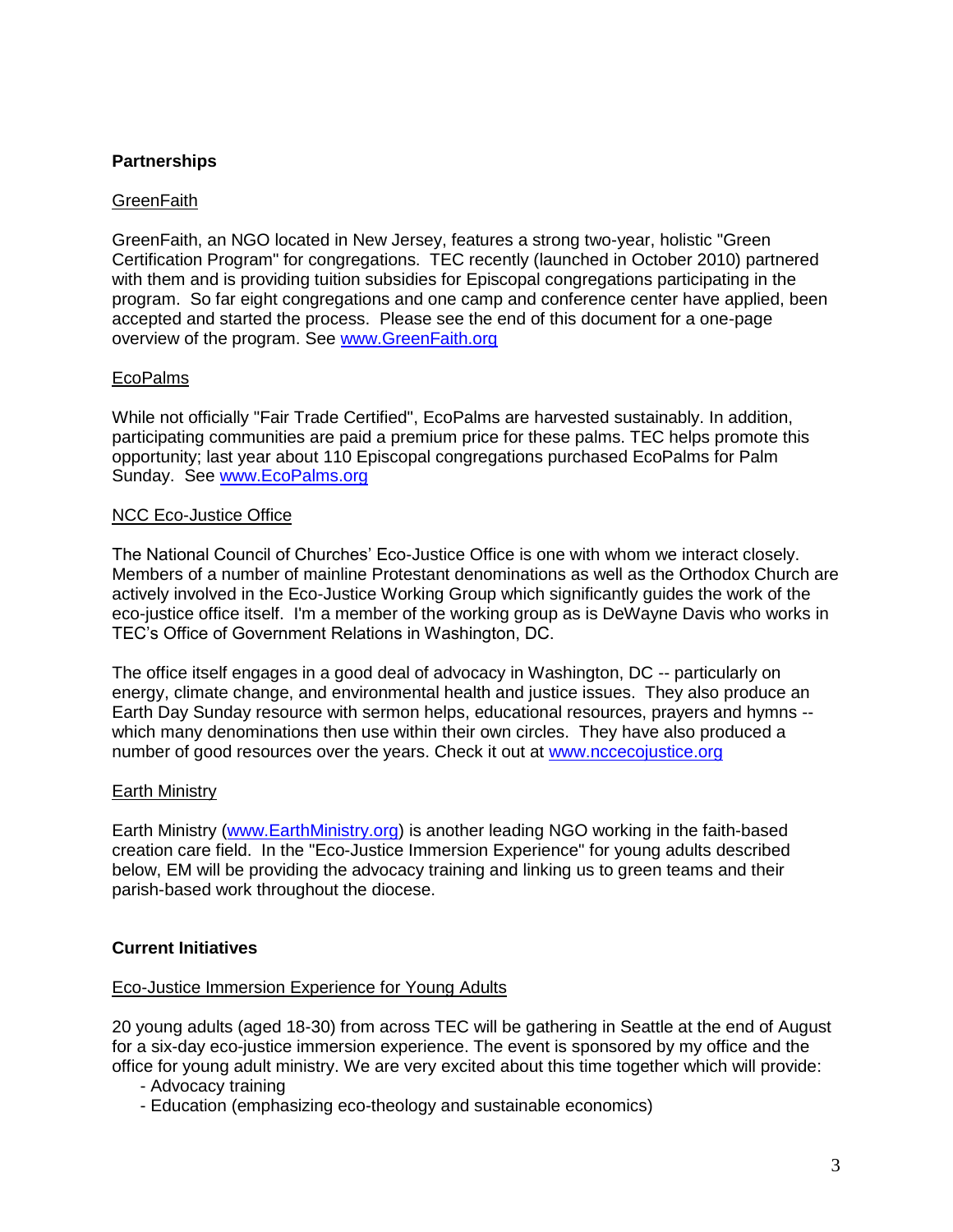- Opportunities to tour places impacted by ecological degradation and interact some with the people that live in those communities
- Time to interact with "green teams" from around the Diocese of Olympia and worship together
- Time to take a day hike together
- Time for the young adults to discern if/how they might feel called to eco-justice leadership within the church

## Eco-Justice Survey

A survey was just sent out less than two weeks ago to find out about eco-justice ministries in TEC. We have over 500 responses so far. The survey is designed to find out who is engaged in these ministries, what they are doing, and what would be supportive to them. I have a copy of this survey -- I can e-mail a copy of it to you as it might be helpful to see the kinds of questions we asked.

## Creation Cycle

TEC's Standing Commission on Liturgy and Music has been charged (by General Convention) with developing a "liturgical Creation Cycle of the Pentecost Season from St. Francis' Day to Advent, for the purpose of affirming the sacredness of God's creation, of spreading hope about God's reconciling work in creation and an understanding of environmental stewardship and ecological justice." The resolution goes on, directing the commission to "develop prayers and other liturgical materials celebrating a Pentecost Season Creation Cycle for inclusion in the next edition of the Book of Occasional Services."

What this means practically is that there has been some official recognition of the importance of the liturgy in forming us as people of faith in terms of how we relate to the rest of God's creation. The standing commission is in the process of selecting prayers and Scripture readings and so on. The hope is that these would become widely used between St. Francis day and Advent. It's not yet clear if these additional readings/prayers/resources would be in the Book of Occasional Services or elsewhere.

### Stewardship: "Core Competencies" of Lay and Clergy leaders

TEC's Standing Commission on Stewardship and Development invited me to attend their last meeting at which they worked on developing core competencies for stewardship leaders. Though only in draft form at this point, those competencies include the following:

- Have an informed theological position about social, ecological and economic justice
- Speak to the vision of a Biblical economy (oikonanos) in tension with a global economy
- Articulate the tension between current consumer culture and following Christ
- Embrace interconnected relationships of all persons and creation
- Understand our central call to steward the well-being of the entire created order
- Speak to the impact of our lifestyles on all of God's Creation

These core competencies are only words at this point, admittedly. But it was encouraging to me that this group so fully included care for creation and economic justice as part of what good stewards need to be about/know about. Hopefully these core competencies will be adopted broadly and then inform stewardship education and development throughout the church.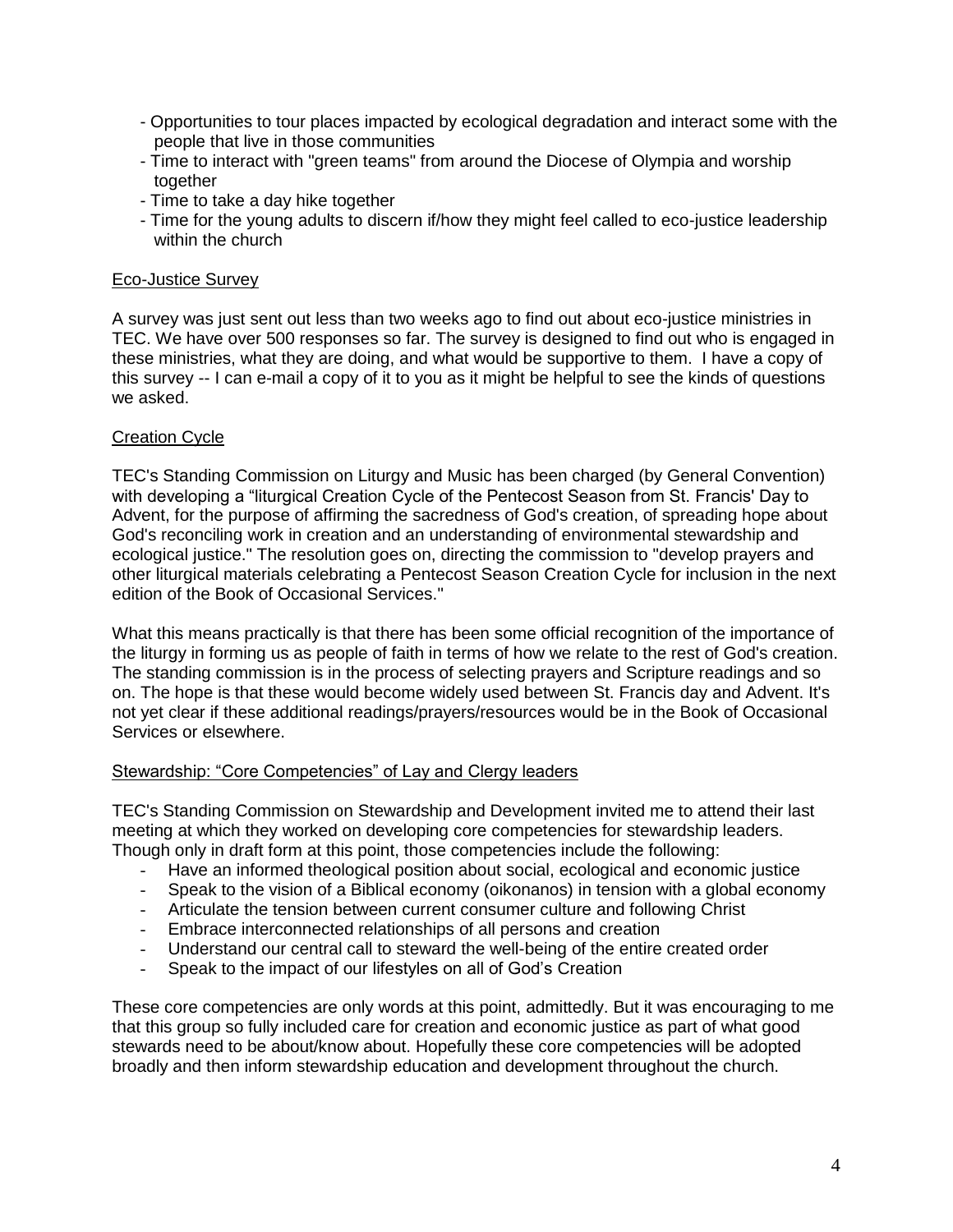# **A Possible Model Partnership?**

Floyd Lalwet, from the Philippines, and I met a couple years ago. I had described the Genesis Covenant (see below). He said knowing that some Episcopal brothers and sisters in the United States were working to address greenhouse gas emissions might well be an encouraging story to tell the villagers with whom he works. Because, he said, those villagers sometimes question why they should engage in environmental/creation care work when those responsible for the problem (those who over-consume like we do in the United States) seem to do so little.

So we hatched the idea of a pilot partnership between the Diocese of Olympia (a diocese that had begun to work on the Genesis Covenant) and the Episcopal Diocese of the Southern Philippines. Though still in the development phase, the idea is that those churches in the Diocese of Olympia that take on a commitment to "greening" their church, those that commit to reducing greenhouse gas emissions, would be partnered with churches, or perhaps schools, in the Philippines. In recognition of their work, the Filipino church/school would also engage in environmental action -- planting trees has been discussed.

A couple members of the Diocese of Olympia's Genesis Covenant Task Force plan to visit the Philippines this September. They will plan with their Filipino counterparts how this project would get started. Our hope is that a pilot program can be launched. Bishop Greg Rickel, of the Diocese of Olympia, also plans to visit the Philippines in February of 2012.

Again, though in its infancy, I've been involved in this because I'm excited about this as a possible model from which the rest of us can learn. Could eco-justice, or perhaps climate justice, become an issue around which the Anglican Communion can work together? Could churches in the US be inspired by connecting, through relationships with Anglicans in some other part of the world, their actions to reduce greenhouse gas emissions with people directly impacted by those emissions?

## **Educational Activities**

Education is certainly one of my priorities. I do a good deal of speaking and teaching. It is my sense that more and more of the networks/groups within TEC see their areas of concern and eco-justice. Recent invitations, for example, have included:

- The Episcopal Urban Caucus
- Standing Commission on Stewardship and Development
- The Episcopal Network for Stewardship
- The Episcopal Network for Economic Justice
- Episcopal Camp and Conference Centers

My job also includes some writing. Above I mentioned the "Getting Started on the Genesis Covenant" resource, which is one example.

## **Grants**

### Jubilee Health and Nutrition Grants

The Episcopal Church supports a network of ministries designated as "Jubilee" ministries. These ministries address issues of social and economic injustice, broadly speaking. This past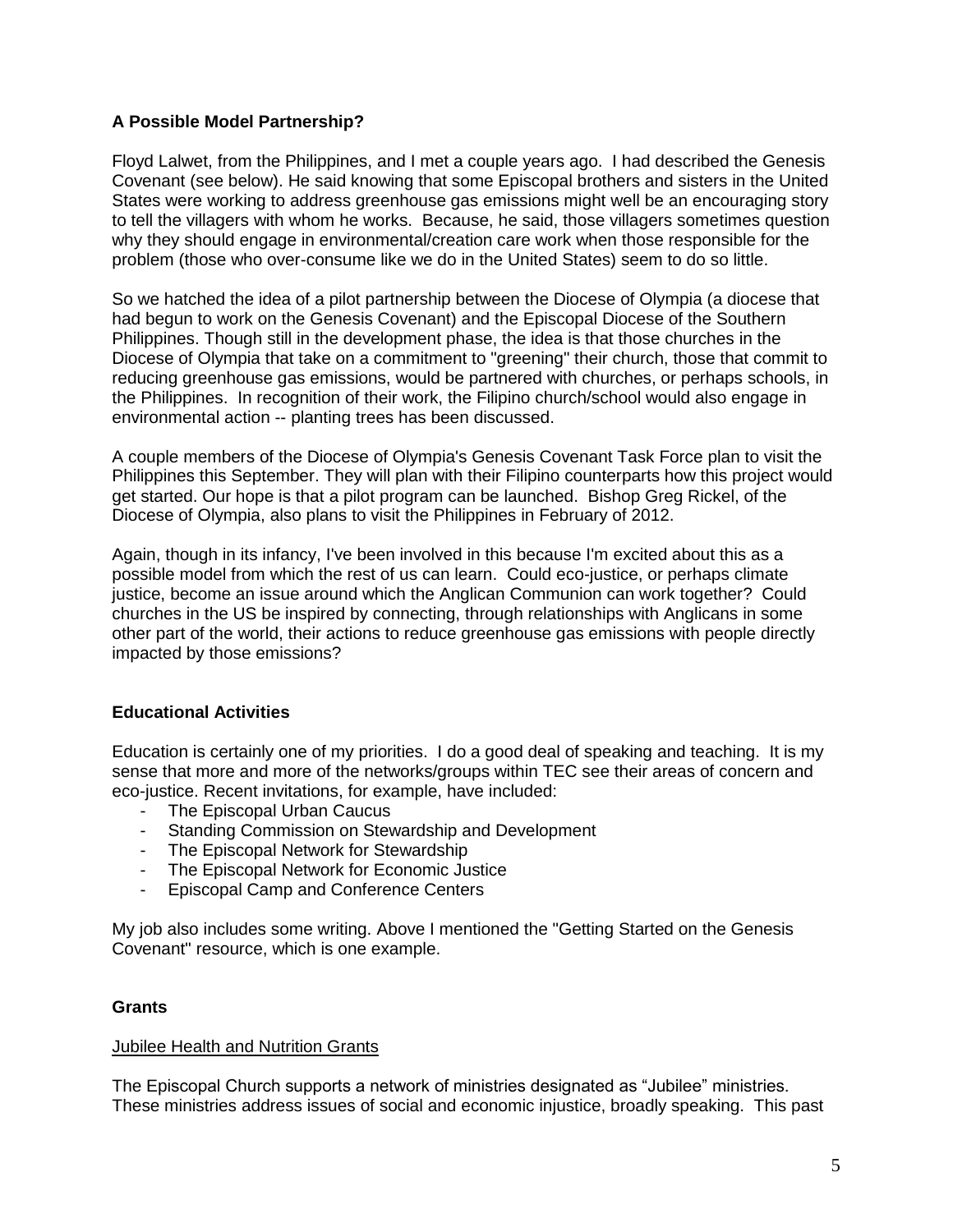year, for the first time, Jubilee grants included monies to support community gardening projects, many of which sought to provide food for communities with little access to healthy food ("food desserts"). Offering these grants is one practical way that the connections between economic, social and ecological issues are being recognized.

## **Bio-sketch**

Michael Schut serves as the Economic and Environmental Affairs Officer of The Episcopal Church, following 11 years on the staff of Earth Ministry. He has edited and partially authored three books/study guides: *Money and Faith: The Search for Enough*; *Food and Faith: Justice, Joy and Daily Bread;* and *Simpler Living, Compassionate Life: A Christian Perspective* (which won the second best spiritual book award by the Catholic Press Association in 2000). He coordinates and provides resources for various eco-justice programs in the church and speaks and leads workshops/retreats connecting faith, justice, economics and ecology. He represented the Episcopal Church on a Faith-Based and Neighborhood Partnerships White House Task Force on Environment and Climate Change. Michael has worked with homeless men, served as a Park Ranger, and led wilderness backpacking trips. He received his M.S. in Environmental Studies from the University of Oregon in 1993 and his B.S. in Biology in 1987 from Wheaton College in Illinois. He likes to backpack, climb, sing, read, and spend time with his nephew, Carter. He lives in Seattle.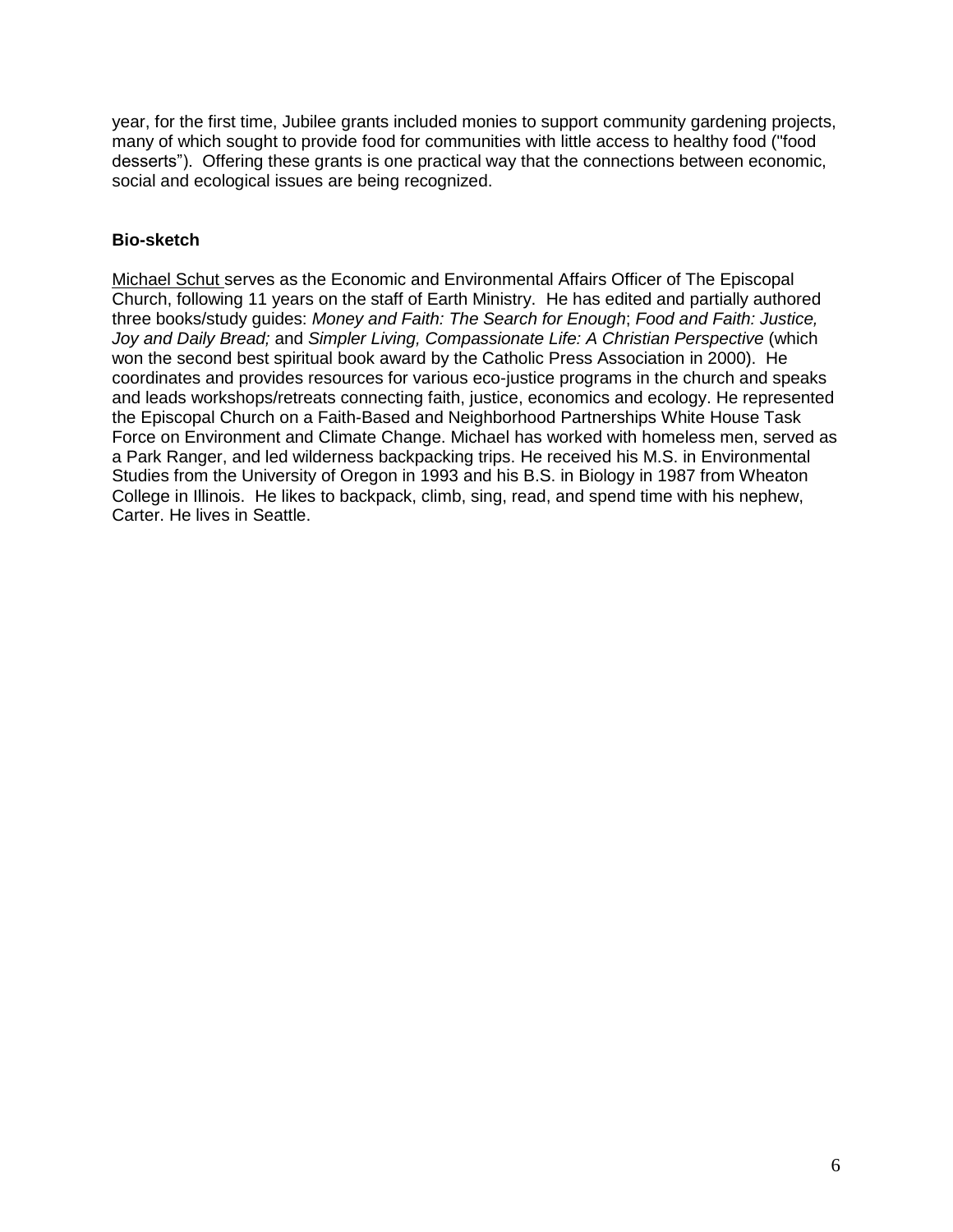# **Resources**

TEC's website is admittedly not very user-friendly. A new website is being developed. The environmental ministries pages can be found here: [www.EpiscopalChurch.org/environment](http://www.episcopalchurch.org/environment)

I include below a list of resources I often highlight in my work. Some of it will not be applicable to your locality but I include it in case you are interested.

Episcopalian Resources/Networks

- The Episcopal Ecological Network: [www.eenonline.org.](http://www.eenonline.org/)
- The Episcopal Network for Economic Justice: [www.enej.org](http://www.enej.org/) has excellent resources.
- The Episcopal Public Policy Network: raise your voice in DC: [www.episcopalchurch.org/eppn.htm.](http://www.episcopalchurch.org/eppn.htm)

### Environmental Justice (EJ) Resources

- Two good EJ resource centers: [www.ejrc.cau.edu;](http://www.ejrc.cau.edu/) [www.ejnet.org](http://www.ejnet.org/)
- WEACT [www.weact.org](http://www.weact.org/) (NYC)
- Urban Habitat [www.urbanhabitat.org](http://www.urbanhabitat.org/) (Oakland)
- Delco Alliance for EJ [www.ejnet.org/chester](http://www.ejnet.org/chester) (Philadelphia)
- Little Village Environmental Justice Organization [www.lvejo.org](http://www.lvejo.org/) (Chicago)
- Southwest Network for Environmental and Economic Justice [www.sneej.org](http://www.sneej.org/)
- Deep South Center for Environmental Justice <http://www.dscej.org/> (Louisiana)
- NCC has an environmental racism study guide: [www.nccecojustice.org/resources](http://www.nccecojustice.org/resources)
- Farmworker Justice, which does some faith-based work:<http://www.fwjustice.org/>

### Good General Info (and to find Community Supported Agriculture Farms in your area):

- Biodynamic Farming and Gardening Association: [www.biodynamics.com](http://www.biodynamics.com/)
- The USDA's Sustainable Agriculture Research and Education Program: [www.sare.org](http://www.sare.org/)
- Local Harvest: [www.localharvest.org/csa/](http://www.localharvest.org/csa/)

## **Organizations**

- Earth Ministry is an excellent group: [www.EarthMinistry.org](http://www.earthministry.org/)
- Interfaith Power and Light [\(www.theregenerationproject.org:](http://www.theregenerationproject.org/) A Religious Response to Global Warming)
- The National Council of Churches Eco-Justice Working Group: [www.nccecojustice.org](http://www.nccecojustice.org/)
- Faith and Money Network, formerly Ministry of Money: [www.ministryofmoney.org](http://www.ministryofmoney.org/)
- Eco-Justice Ministries has a good summary of resources available: [www.eco-justice.org](http://www.eco-justice.org/)

### Books

- Cobb, John B., Jr. *Sustainability, Economics, Ecology, and Justice*. Maryknoll, NY: Orbis, 1992.
- DeWitt Calvin, *Earth Wise*
- McFague, Sallie. *Life Abundant.* Minn: Fortress Press, 2001.
- McKibben, Bill. *Deep Economy.* New York: Times Books, Henry Holt and Company, 2007.
- Myers, Ched. *Biblical Vision of Sabbath Economics*. DC: Tell the Word, Church of the Savior, 2001.

Michael Schut's books include an anthology of essays with community-building study guides.

- *- Simpler Living, Compassionate Life: A Christian Perspective*
- *- Food and Faith: Justice, Joy, and Daily Bread*
- *- Money and Faith: The Search for Enough*